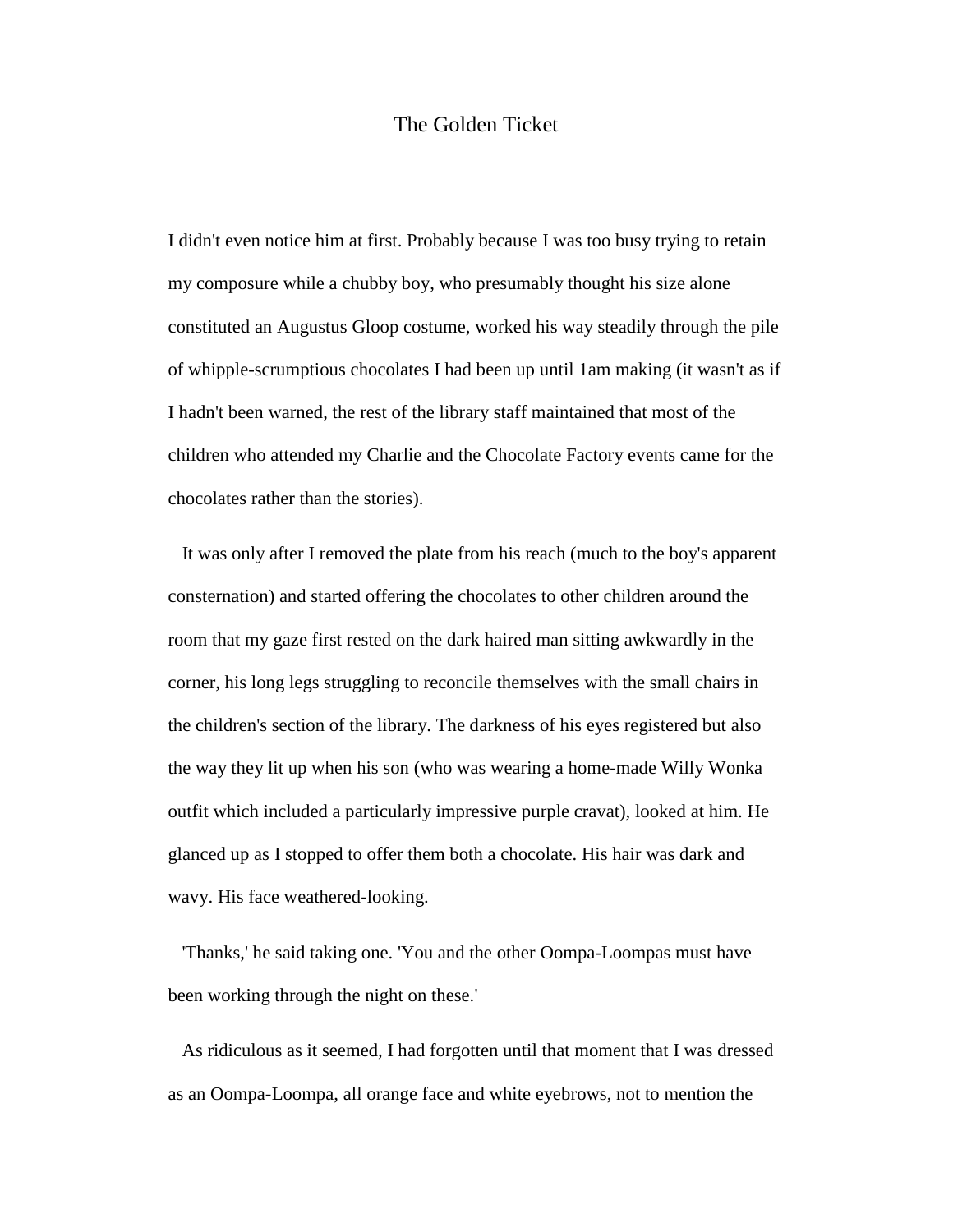green wig. I suppose I had got so used to coming to work dressed as all manner of weird and wonderful literary characters over the summer holidays that wigs and face paint had become part of my normal attire. But of course, now he had mentioned it, I was immediately reminded of how ridiculous I looked. I felt my cheeks flush and momentarily wondered whether that would clash horribly with the green wig before remembering that my face was orange anyway.

 'I'm afraid I'm a lone Oompa-Loompa actually but it's all part of a night's work to please young Mr Wonka here,' I said, smiling at his son, who looked about seven and sported the same dark curls as his father.

 The boy gestured to me to come closer and spoke in a whisper. 'I'm not actually Willy Wonka,' he said. 'My name's Josh. This is just a costume.'

 'That's okay,' I said. 'I'm not actually an Oompa-Loompa either. You won't tell anyone, will you?' Josh shook his head. 'Thank you,' I said, tapping my nose, 'and rest assured your secret's safe with me too. Would you care for a chocolate? They're one of our very newest creations.'

 Josh took one, popped it into his mouth and chewed, his head on one side slightly. 'They're good,' he said after a pause. 'Although I'd put more whizz-pop in next time and slightly less shuffle-syrup.'

 'Thank you,' I said, smiling at him. 'I'll be sure to remember that. You can, after all, never over-do it on the whizz-pop.' His father shook his head, a smile edging onto the corners of his mouth. 'Like he needs any encouragement,' he said.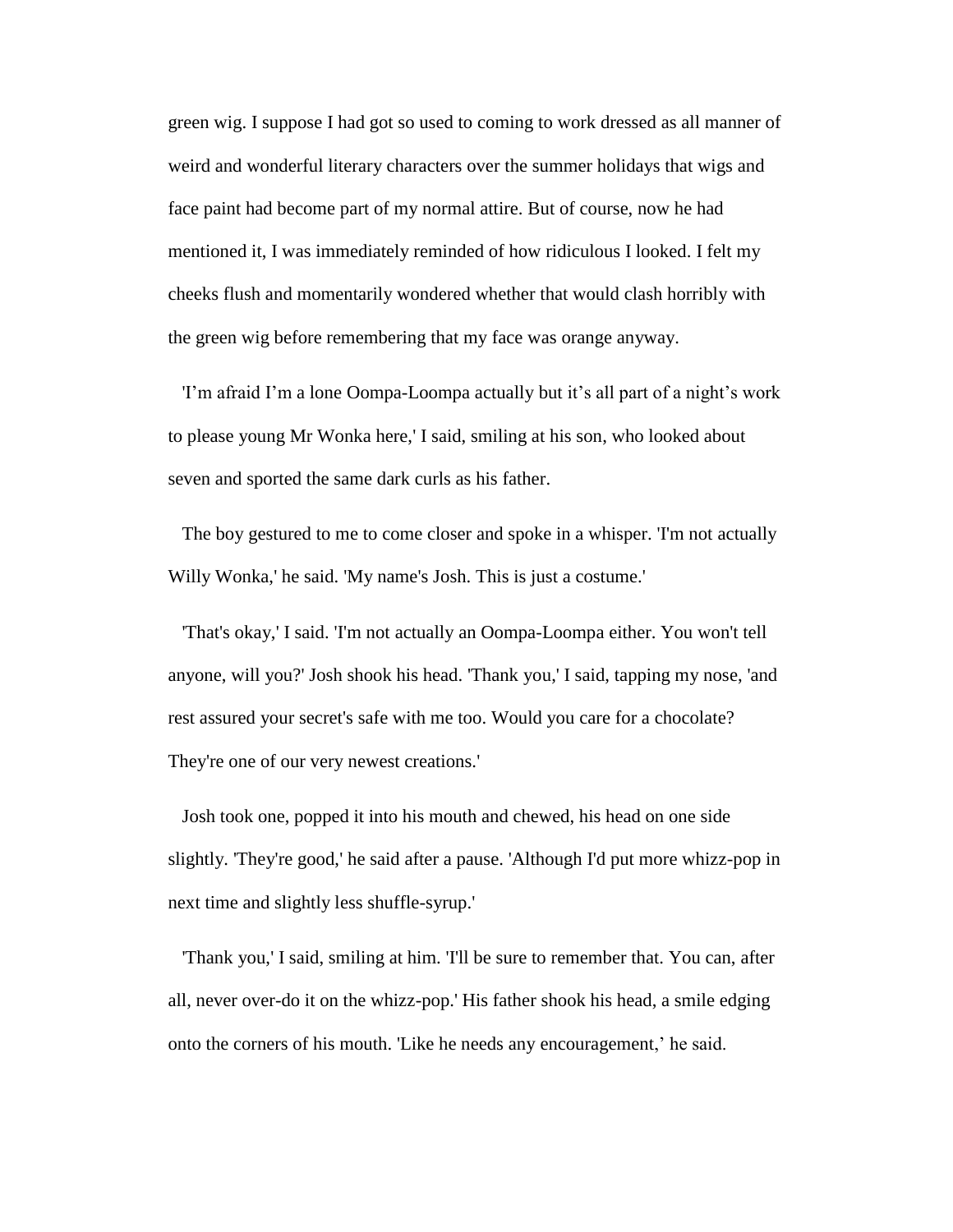I smiled at him and carried on around the room with the chocolates, deliberately missing out the Augustus Gloop boy. I glanced back at Josh's dad a couple of times. I couldn't help wishing he'd chosen to come on a day when I was wearing a slightly more flattering costume. The Alice in Wonderland look wasn't such a bad one. I mean, put a long blonde wig on anyone and it tends to perk them up a bit.

 Even the Winnie the Witch outfit would have been preferable. You could perhaps overlook a false nose. Orange skin, though, was a difficult one to get past.

 Of course, it had never occurred to me to dress to impress anyone other than four-to seven-year-olds. The participants at my events tended to be accompanied by mums or the odd grandma doing their bit to help out with childcare. Goodlooking dads were generally conspicuous by their absence.

 Not that it would have served any purpose if I had looked less orange. Good looking dads inevitably lived with good-looking mums. I'd read enough books in my time to know how it worked. And I'd long ago realised that the whole happily-ever-after bit only applied to those who fitted the Disney princess description. And mousey-haired librarians from Halifax certainly did not.

 'Right then,' I said, clapping my hands and turning to face my audience. 'Well done again on finding your golden tickets and thank you so much for coming to our chocolate factory today. Mr Wonka has got a very important job for you. He would like you to create a brand new chocolate bar. You get to decide exactly what you'd like in it and you get to design the wrapper.'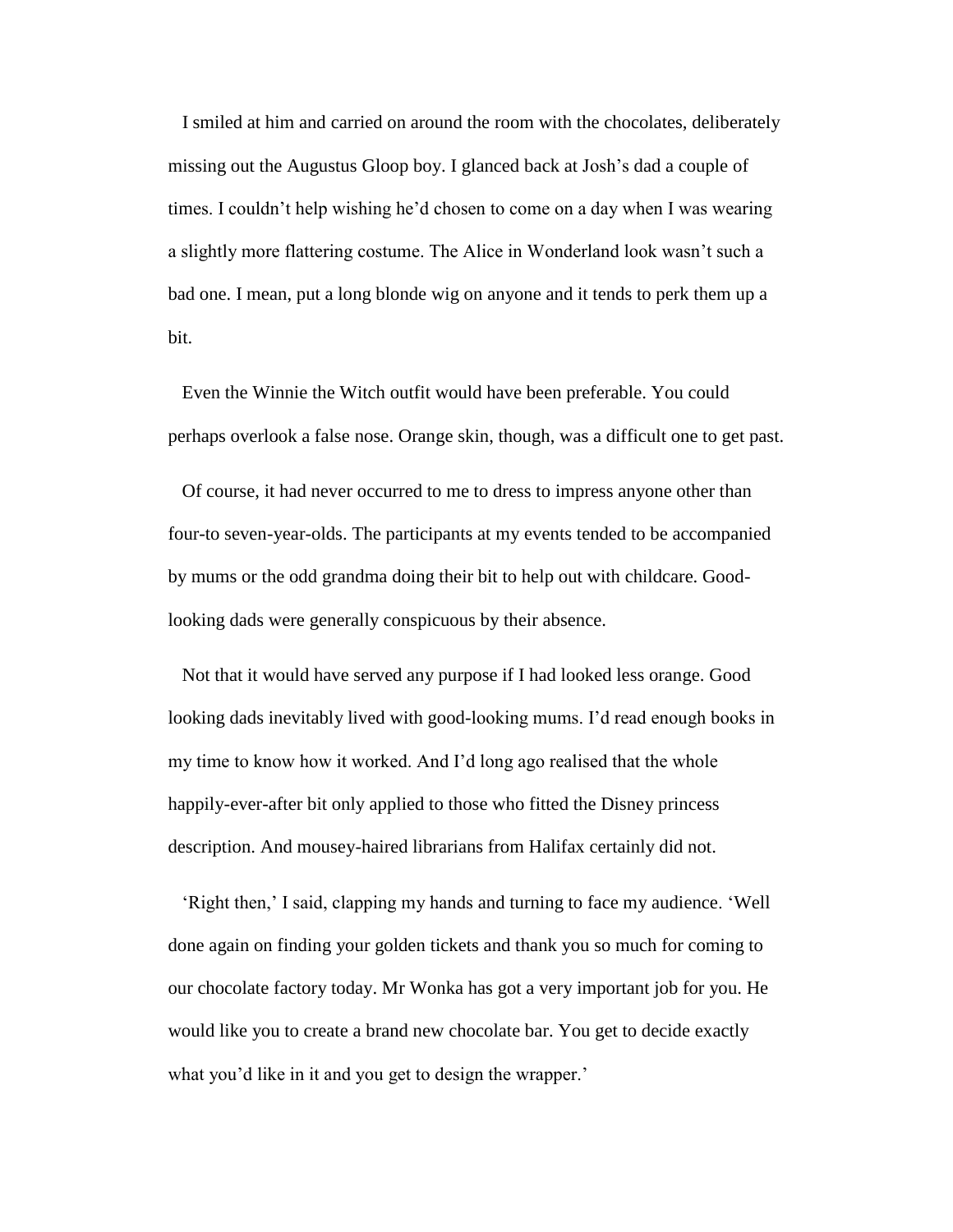The Gloop boy's hand shot up. 'Do we get to eat it?' he asked.

 'Once you've designed your wrapper, I'll be coming around with little chocolate bars for you to put inside it. But you may want to keep it like that to show your folks at home rather than eat it straight away.'

The Gloop boy gave me a 'yeah, right' look. I carried on regardless.

 'And afterwards we'll all sit down together while I read you an extract from Charlie and the Chocolate Factory.' I was met with a sea of largely disinterested faces, apart from my friend Josh, whose eyes lit up at the prospect.

 'Does young Charlie Bucket there want to take that off before we start?' I asked turning to a small boy whose costume consisted of a yellow bucket over his head and a tee-shirt with 'Cheeky Charlie' on it. The boy shook his bucket. His mother, for whom the phrase 'long-suffering' may have been invented, shrugged and raised her eyebrows.

'Okay,' I said, 'let's get creative and let your imagination run riot.'

 There was a stampede for the pens and pencils and somewhere in the melee Charlie Bucket, not altogether surprisingly, knocked over the jug of Ribena I'd put out. Unfortunately it tipped over a girl wearing a pale pink dress and a white bolero jacket. She screamed as if it were blood, rather than Ribena and promptly burst into tears.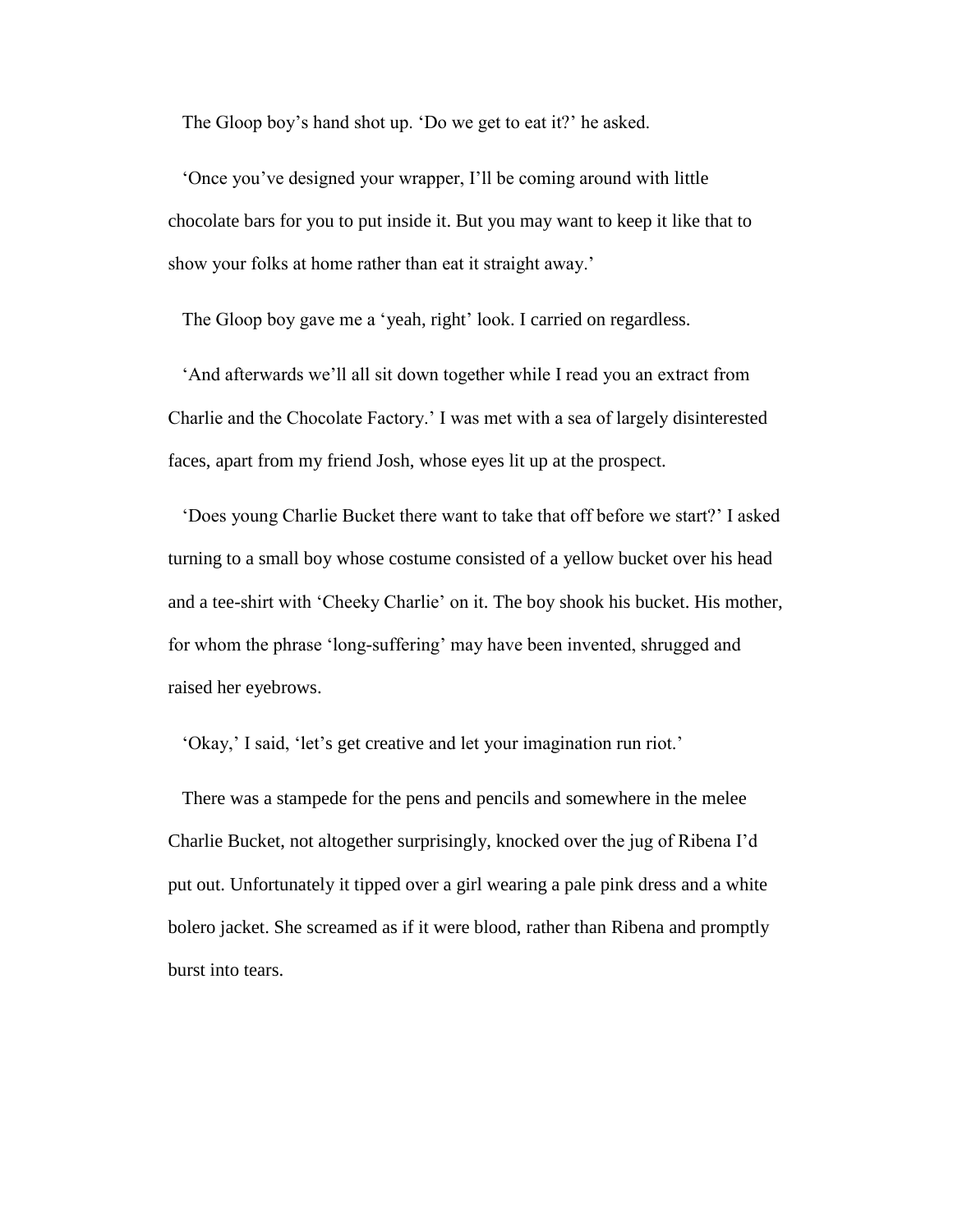'It's okay, I'll fetch a cloth and we'll get you cleaned up,' I said. I looked around for Charlie Bucket's mother but she was sensibly cowering behind the other parents.

The girl's mother stepped forward and glared at me. 'It will take more than a cloth to get that out,' she said.

'Well, at least we can dry her out a bit.'

'She's got a party to go to straight after this. She can't go looking like that.'

'I'm sure no one will mind.'

 'Well I mind. I'm not having my daughter turning up in that state. What will the other mothers think?'

 I was tempted to answer that they might think she'd had Ribena spilt over her and these things happen in the big, scary world out there but decided from the look on the mother's face that she probably wouldn't appreciate it.

'Let me go and get that cloth,' I said.

 'The woman tutted loudly and rolled her eyes. I turned around to find Josh standing next to me trying very hard not to laugh.

 'She looks like she's turning into Violet Beauregarde,' he whispered into my ear.

 'I know,' I whispered back. 'I think we might have to take her to the juicing room.' I winked and walked off in the direction of the kitchen. By the time I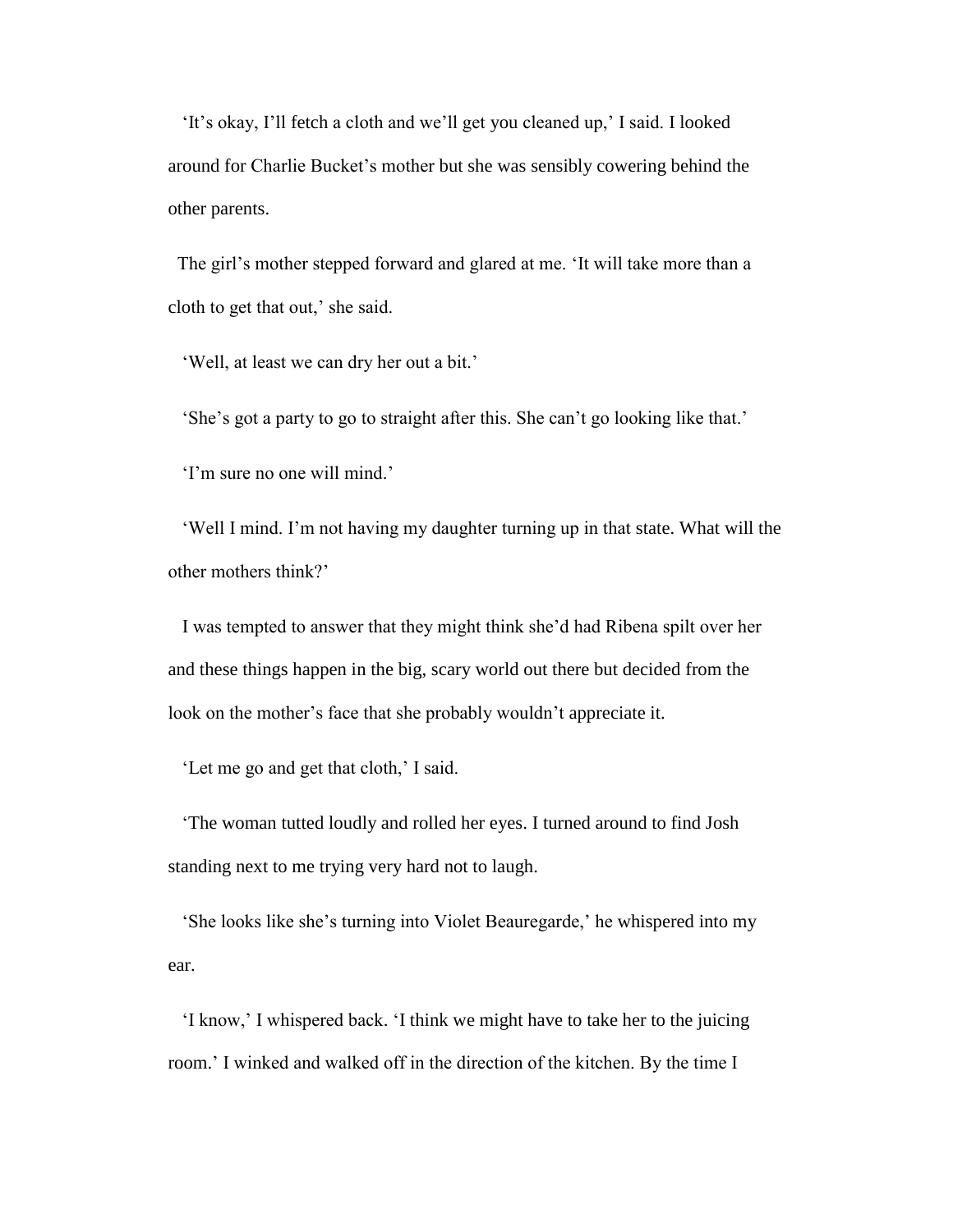returned, the Ribena girl and her mum were nowhere to be seen. Josh and his dad came up to me.

'Violet Beauregarde's gone,' Josh informed me.

 'Shame, really,' added his dad. 'In an ideal world she and her mum would have turned into giant blueberries and exploded.'

 He said it with a completely straight face. It was only a second or so afterwards, as I stared at him, that he allowed himself a small smile.

'I do believe you're enjoying this,' I said.

 'Oh I am,' he replied. 'Best fun I've had all summer. I'm glad I got my golden ticket now. Very glad indeed.'

 For a second I wondered if he was flirting with me. It was only a second mind, before I remembered that people don't flirt with Oompa-Loompas (presumably Oompa-Loompas flirted with each other, otherwise there wouldn't be so many of them).

 'Anyway, I said, 'I'd better go and see how everyone's getting on with the chocolate bars.'

 I turned and hurried away. I tried as best I could to concentrate on the children's chocolate bar designs but I couldn't help glancing over at him and Josh a couple of times. They both had their head bowed over Josh's creation. Every now and again Josh's dad would say something and he would start colouring with renewed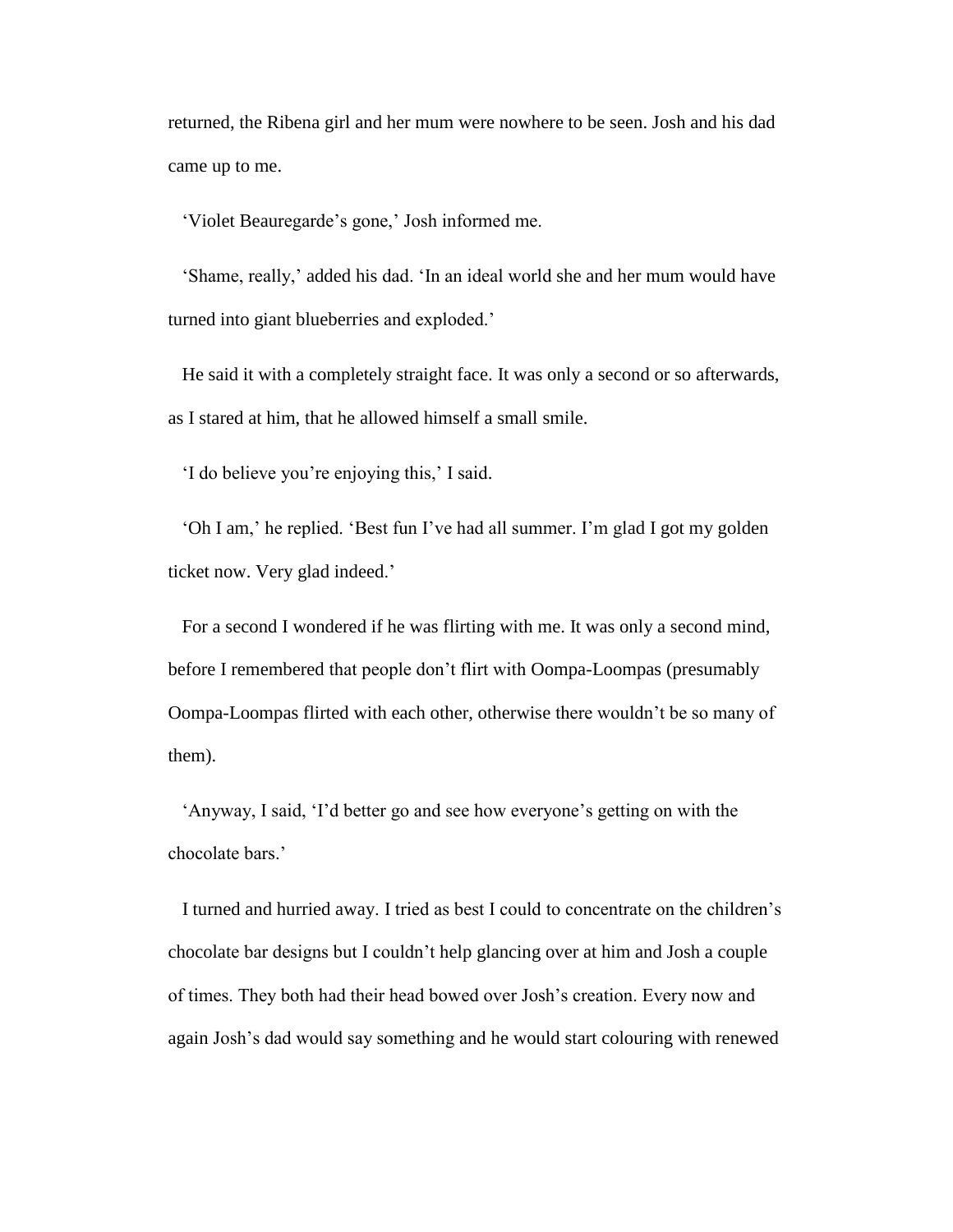vigour, looking up at his dad for approval every minute or so. They were tight. That was the thing which you noticed about them. How unusually tight they were.

'So, what have you got for us Mr Wonka?' I asked Josh when I got back to him.

 'It's an Oompa-Loompa bar,' said Josh, holding up his wrapper proudly. 'Look, I've drawn a picture of you on it.'

 'So you have,' I said smiling at the picture of a round orange face with masses of curly green hair. 'That's fantastic, well done. Here's the chocolate bar to go inside it.'

 I handed it to Josh who put the golden ticket next to it and carefully taped the wrapper around them as instructed. I glanced up at his dad and when my eyes met his, quickly glanced down again.

 'Right,' I said, standing up and clapping my hands. 'I do believe it's story time. Let's tidy everything away and gather around.'

 The children, most of whom had already started eating their chocolate bars, showed no sign of interest in anything else. The parents and grandparents scrambled around trying to find pen lids and wipes for their children's chocolaty hands. There was a sudden shout from the bucket boy's mother. 'Charlie's disappeared. He said he was going to the toilet but he's not in there.'

 'Are you sure?' I asked, 'let me just go and double check.' I hurried into the women's toilets. They were empty. No sign of bucket or boy. When I came out a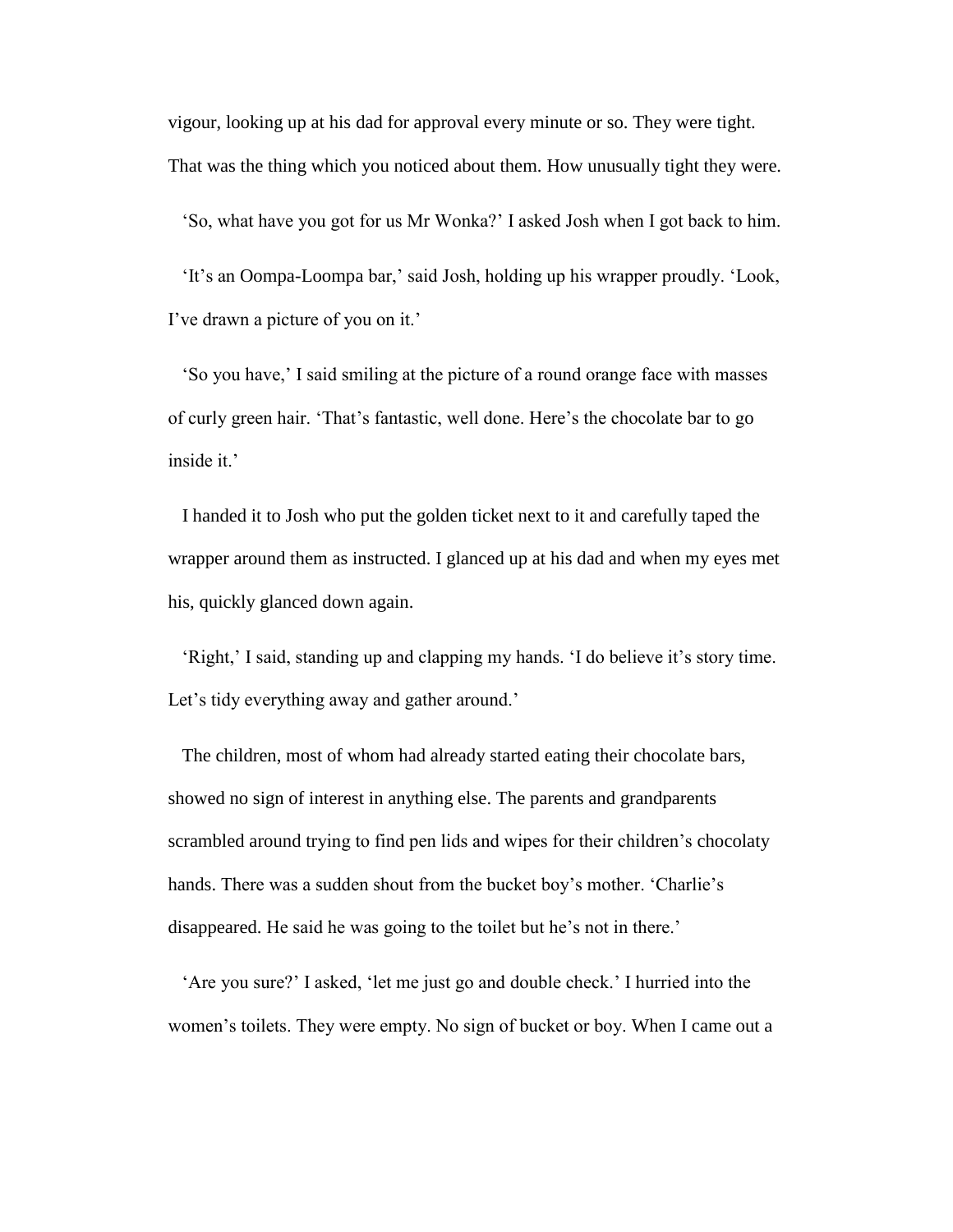few moments later other parents and library staff had started searching behind book cases, calling Charlie's name.

 'Do you want me to go and check the men's just in case?' Josh's dad asked. I nodded, trying to keep my smiley Oompa-Loompa face in place.

 'I'll go too,' said Josh, 'because I'm little and I know good places to hide.' They emerged a few minutes later and simply shook their heads.

 I found Charlie Bucket's mum among the bookcases. 'Look, I'm sure we'll find him in here any moment but I'm just going to nip outside in case he's wandered out there.

She nodded, not appearing capable of speech. I headed for the main door.

'I'll come with,' said Josh's dad, running after me.

'What about Josh?'

 'He's fine, he's reading a book. He doesn't wander off. He's not that sort of child.'

 'Thanks,' I said, wishing Charlie Bucket hadn't been 'that sort of child' either. 'This whole thing is turning into a bit of a nightmare.'

 'Well, a bad day at the chocolate factory at least,' he said. I looked up at him and managed half a smile.

 'I feel you should know that I'm not in the habit of losing children or ruining their clothes,' I said. 'The Alice in Wonderland event last week ran without a hitch.'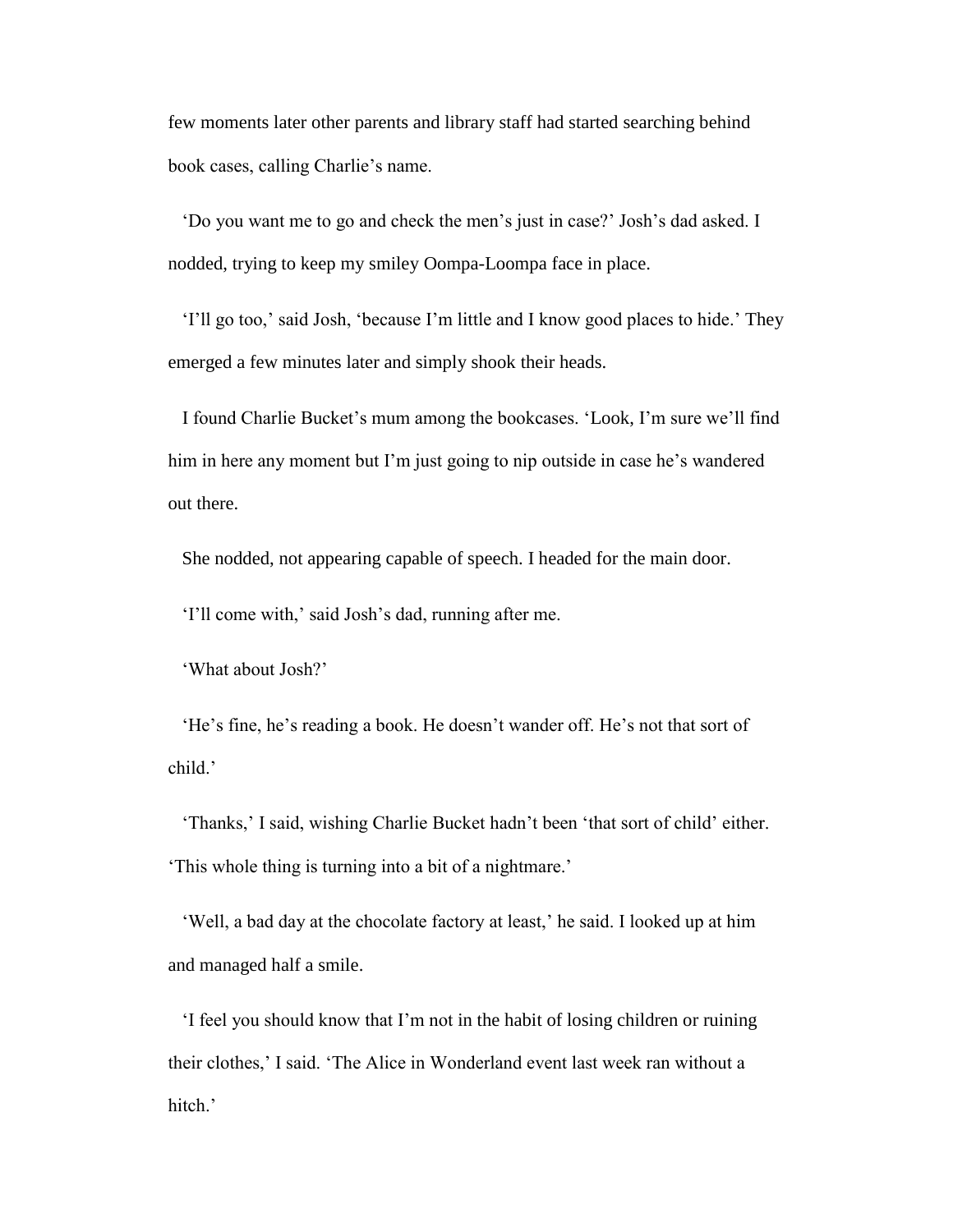'Didn't cut off any heads then?' he asked.

 'Nope. I went as Alice not the Queen of Hearts. I don't dress up as baddies in case it scares the children. Bad experience with a child catcher a long time ago.'

 'I see,' he said as we arrived at the bottom of the steps. 'Although we could do with a child catcher net for our friend Charlie Bucket right now.'

 People stopped and stared as we stepped on to the street. I realised that if I went up to anyone while wearing an Oompa-Loompa costume and asked them if they'd seen a small boy with a bucket on his head, I was not likely to be taken seriously.

 Fortunately I didn't have to try. Josh's dad pointed at the large flower tub on the corner. Charlie was sitting next to it on top of his bucket.

 'Hello Charlie,' I said, hurrying over and taking his hand. You Mummy's been looking for you. Let's get you back inside.'

 He looked at me and stood up, I glanced down at the yellow liquid in the bottom of his bucket.

'I needed a wee,' he said.

'That's fine,' I replied. 'But next time you need to stay in the library.'

Charlie stood up and picked up his bucket.

'Er, let's empty that before we go back in, shall we?' I said.

 He nodded. Josh's dad stepped forward, took the bucket from him and emptied it in the flower tub.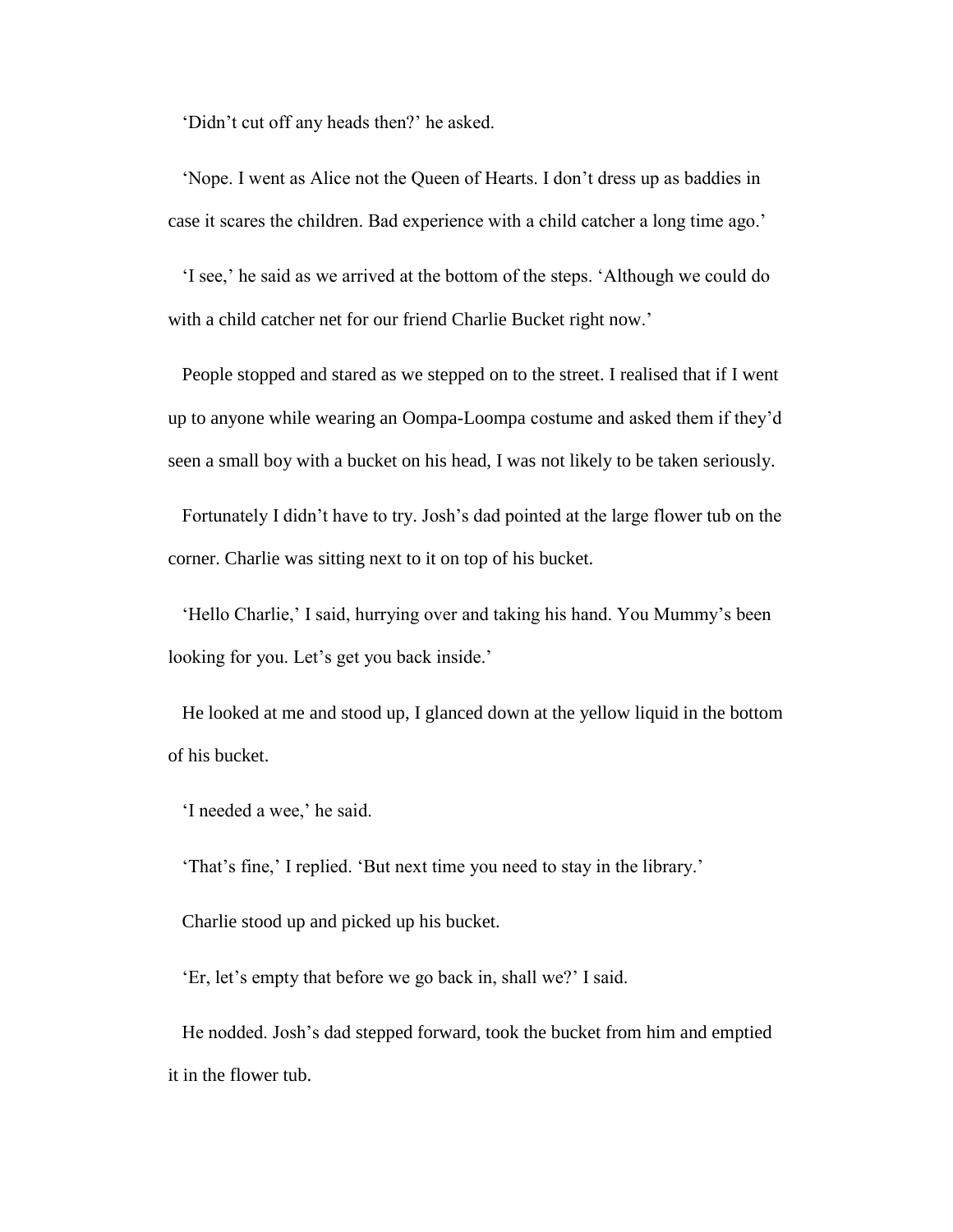'Thank you,' I said.

 'You're welcome. Just think of me as the wee-bucket emptier. And if the flowers die, I'll say you did it,' he whispered to me.

 'Very chivalrous,' I replied. I was smiling too though. And trying hard to empty my mind of things not suitable to be inside a children's librarian's head.

 Charlie's mum burst into tears when I brought him back inside. After hugging him, scolding him for wandering off and apologising repeatedly for the time wasted, she said she was taking him home, that it had all been too much for one morning. I nodded in agreement and suggested that she might want to give the bucket a wash out when they got home.

 I turned back to the rest of the parents and children. Only at that point did I realise that the group now consisted only of Josh and his dad, who were sitting patiently on the rug in the children's corner.

 'It's like the book,' said Josh, when I walked over to them. 'We're the only ones left.'

'Augustus Gloop?' I enquired.

 'Took the last chocolate before he went,' Josh informed me. 'I don't think you should invite him again.'

'No,' I said. 'I think you're right. What about the others?'

 'Scoffed their chocolate bars and left, I'm afraid,' said Josh's dad. 'I blame the parents.'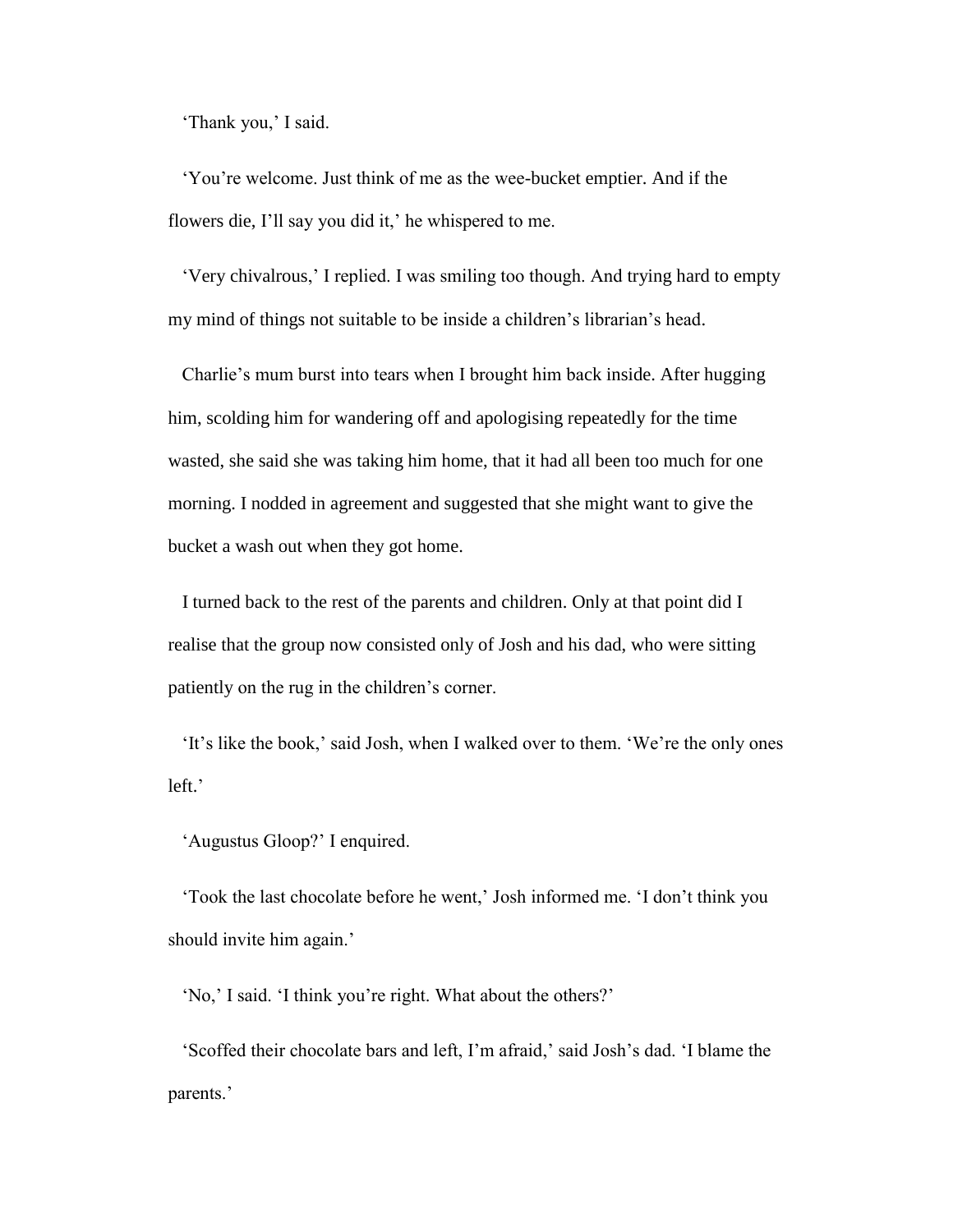I nodded slowly.

 'So does that mean we've won?' asked Josh. 'Like Charlie won the chocolate factory for being the only child left?'

'I'm afraid I can't give you a chocolate factory Josh,' I said.

 'That's okay,' he said, obviously trying to hide his disappointment. 'We don't really need a chocolate factory anyway. Our house is old but it's not got a hole in the roof like Charlie's. And it's not like there's loads of us. It's just me and my daddy.'

 I glanced across at Josh's dad. His eyes met mine and I held his gaze this time. I was trying very hard not to look pleased at Josh's revelation. I suspected from the amused look on Josh's dad's face that he knew it as well.

'He's your dad?' I said, acting surprised. 'I thought he was your Grandpa Joe.'

Josh laughed. His dad laughed too, his eyes sparkling with aliveness.

'We haven't even been properly introduced, have we?' I said.

'Chris,' he said, stretching out his hand for me to shake.

'Alison,' I replied.

 'Pleased to meet you,' he said as he shook it. And apologies for the fact that you will forever in our house be known as the Oompa-Loompa lady.'

 'That's fine,' I said. 'I quite understand. 'Now,' I added turning back to Josh. 'How about I read you that story?'